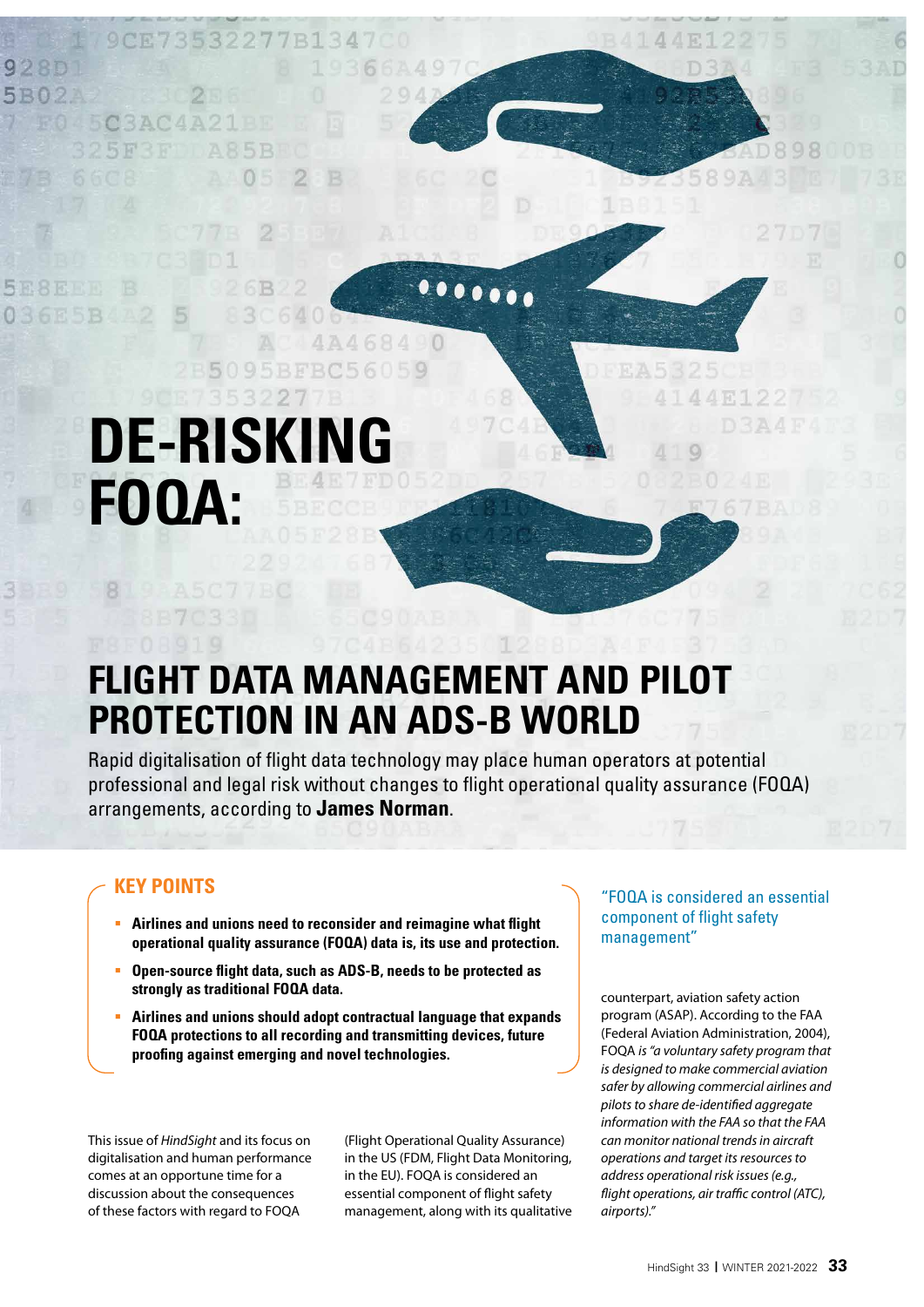#### **FOQA Insight**

For FOQA programs, digitalisation is the process in converting analogue data (flight sensors, control inputs, etc.) into digital data (ones and zeros). For aviation safety, that has meant the evolution from solid state recorders to digital flight data recorders (DFDR), including of transmitting flight data in real time or after termination at the gate. This evolution has been a case study for how technological progress has profoundly affected flight safety. Digitalisation has now see their individual flight data on a against an aggregate set.

Taken together, FOQA and ASAP bring most of the horsepower that an airline uses to understand line operations by identifying and mitigating hazards. But the two schemes have not developed in tandem. ASAP is currently on its third iteration of FAA guidance (FAA, 2020), but FOQA's guidance remains in its original language as codified nearly two decades ago. The time has come for a reassessment of the tenets of FOQA: its purpose, protections, and uses going forward.

Until very recently, a discussion about flight data in FOQA programs would have been relatively straightforward: data gets downloaded after a flight, ingested onto encrypted servers, scrubbed for exceedances and aggregate trends, and used to further the safety goals of both the airline and the industry. This process was neat and tidy, protected by local letters of agreement between unions and companies as well as by federal law. All participants – from line pilots up to senior management – understood the boundaries of the program. Importantly, programs rarely encountered misuse of flight data, likely because the industry

has matured to the point where nearly all FOQA programs are quite similar across airlines. The actors knew their roles. The script was routine…until now.

#### **ADS-B and the open-source era**

Thanks to ADS-B (automatic dependent surveillance broadcast), many aspects of the visibility and use of flight data have shifted into open-source public domain. ADS-B was mandated for most US airspace and its operators in January of 2020. While it is true that the mandate was more burdensome for general aviation than the airlines, the combination of the ubiquity of ADS-B and the open-source nature of its access makes it a game changer. Flight trajectory, ground track and groundspeed are its main components, however *actual* airspeed and elements like bank angle can also be derived. Did your airline have a rejected take-off or an unstabilised approach? The event can now be captured entirely *outside* of traditional FOQA methods. And there's no need to stop there; sites like LiveATC. net can allow the general public to tether this pseudo-flight data with the ATC 'tapes' as well.

While faster, better and cheaper access to flight data has been brought about by ADS-B, it comes with a host of issues that need to be urgently addressed if FOQA intends to maintain the buy-in with labour organisations it has earned up until this point. The first issue is the bedrock of any safety program: protection.

#### **The non-disclosure deal**

US federal regulations provide an appealing incentive to airlines: voluntarily share safety information with the FAA, and that information will be protected from disclosure to outside parties. Up to now, this applied to both ASAP and FOQA. Further, a second regulation specifically protects pilots from enforcement action *"when such FOQA data or aggregate FOQA data is obtained from a FOQA program"* (14 CFR § 13.401). Data obtained *outside* the FOQA program is fair game for enforcement action, and no proposed rules exist to address this chasm. In a

worst-case scenario, it is conceivable that if an airline's FOQA program were to be shut down, much of the data could still be obtained via ADS-B – completely devoid of pilot and company protection, with significant implications for safety culture.

#### **All data is FOQA data**

Given this scenario, it is important to utilise a best-practice phrase in agreements between labour unions and airlines that *"all data is FOQA data"*. Carving out specific uses for FOQA data as solely a flight safety device or maintenance function may have been sufficient in the past, but it is now important that airlines future-proof their contractual labour agreements to protect the company and pilots to the greatest extent. ACARS (aircraft communications addressing and reporting system) data, engine condition monitoring, inflight entertainment systems – anything capable of transmission or recording should be designated as FOQA data. ADS-B's ability to obtain data and operate outside of long-standing federal FOQA protections should sound an alarm bell. It is in the best interest of airlines to make sure non-punitive language at least exists in their systems.

As a disrupter, ADS-B has also forced the industry to call into question other aspects for the purpose of FOQA. The rapidity of data acquisition may influence the human element beyond flight safety *per se*. For example, what if acceleration forces weren't used just to generate turbulence reports, but also used as a customer satisfaction tool? *"Dear Mr. Smith, we regret that you experienced a bumpy ride over Colorado on your last flight; please accept these frequent flyer miles in return."* Or with increased attention on sustainability, post-flight customer satisfaction surveys could be enhanced by including emissions savings garnered from single engine taxi or optimised flight planning. There are many scenarios that could see flight data leveraged beyond flight safety, and these uses should be included under the FOQA umbrella to benefit from the protections described previously.